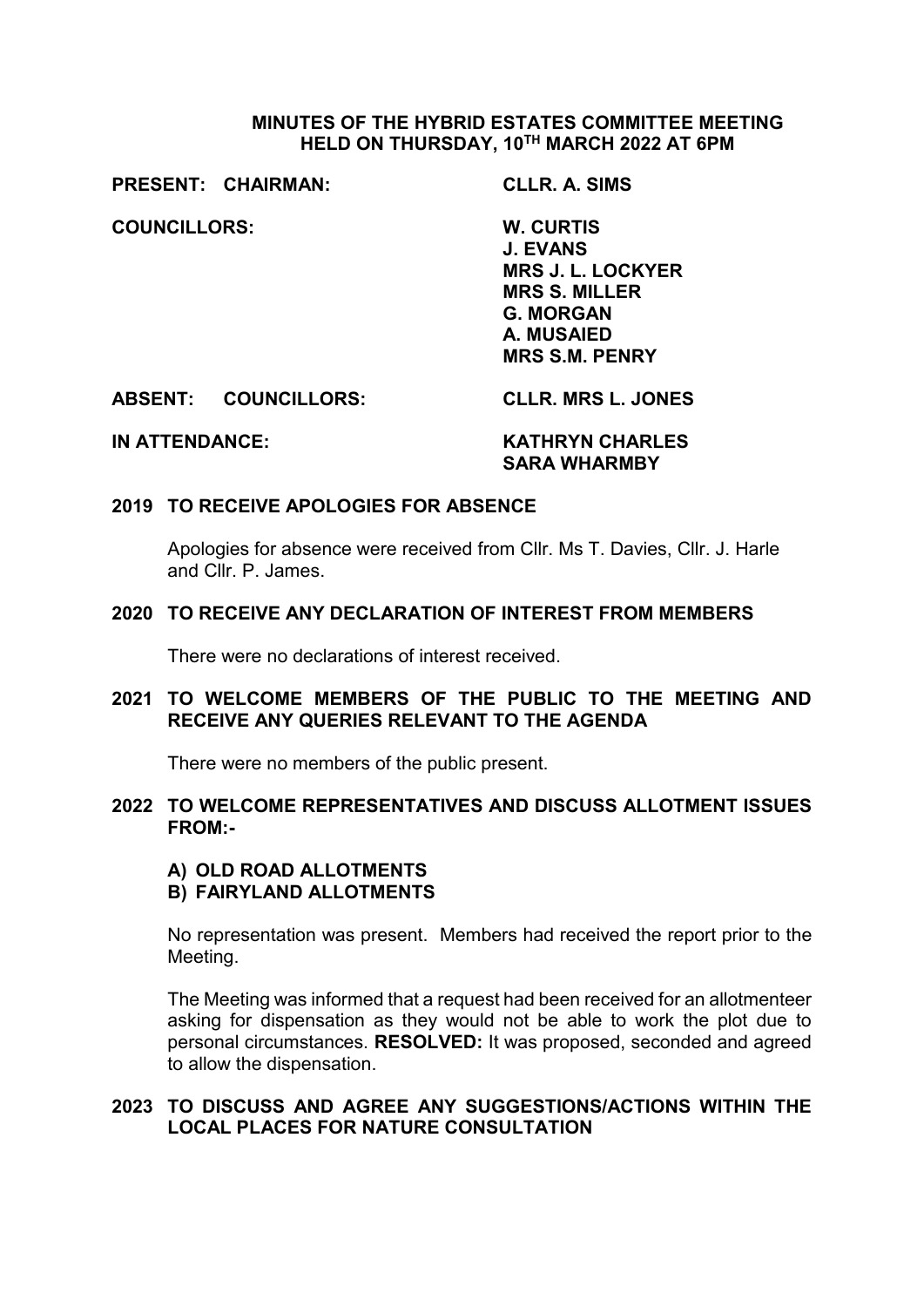Members reviewed the report and agreed on the following recommendations from within the consultation.

The Meeting discussed wildflowers and meadows. A Member stated that they could look messy and NTC might get complaints. Another Member suggested going ahead with the wildflowers and meadows, and to inform the public of what was happening, as once it's explained there's a more positive reaction. **RESOLVED**: This would be discussed at a future meeting.

Cllr. G. Morgan entered the Meeting.

#### **RESOLVED** Agreed Actions were:

Neath Castle:-

- a) Currently 2/3 weekly grass cuts.
- b) Existing Planters to be planted with native heathers and other hardy 'yearround' plants instead of annual planting.
- c) Create shorter grass margins around stonework for conservation and safety precautions.
- d) Circular 'cock fighting pit' non-native and invasive plants to be removed with native pollinator friendly plants.
- e) Replacement tree (Willow) to be removed currently underway.

### Cimla Community Centre:-

- a) All grass at this site, maintained by NPTCBC.
- b) Native bulb planting around base on tree in planters and alongside windows (see report for species).
- c) General 'tidy up' of area/borders needed to be completed.

#### Melin Community Centre:-

a) General 'tidy'up of area/borders needed to be completed.

The Clerk confirmed that the Gardener would be informed of these changes for 2022.

Members also agreed to consider installing swift boxes. **RESOLVED**: Members to confirm locations.

Biodiversity Report to be updated with agreed actions. **RESOLVED**.

## **2024 TO RECEIVE AN UPDATE ON MAINTENANCE AND CARE OF BUS SHELTERS & ROADSIDE SEATS**

Members were informed that they were waiting for a date for the refurbishment.

A Member stated that it had been agreed to promote the bus shelter refurbishment. **RESOLVED**: Clerk to action.

## **2025 TO RECEIVE AN OVERVIEW REPORT ON COMMUNITY HALLS**

The Town Clerk confirmed that updated Risk Assessments post COVID restrictions and regulations which are ending on 28th March had been discussed with staff. Members were informed that the Caretakers had asked for the hand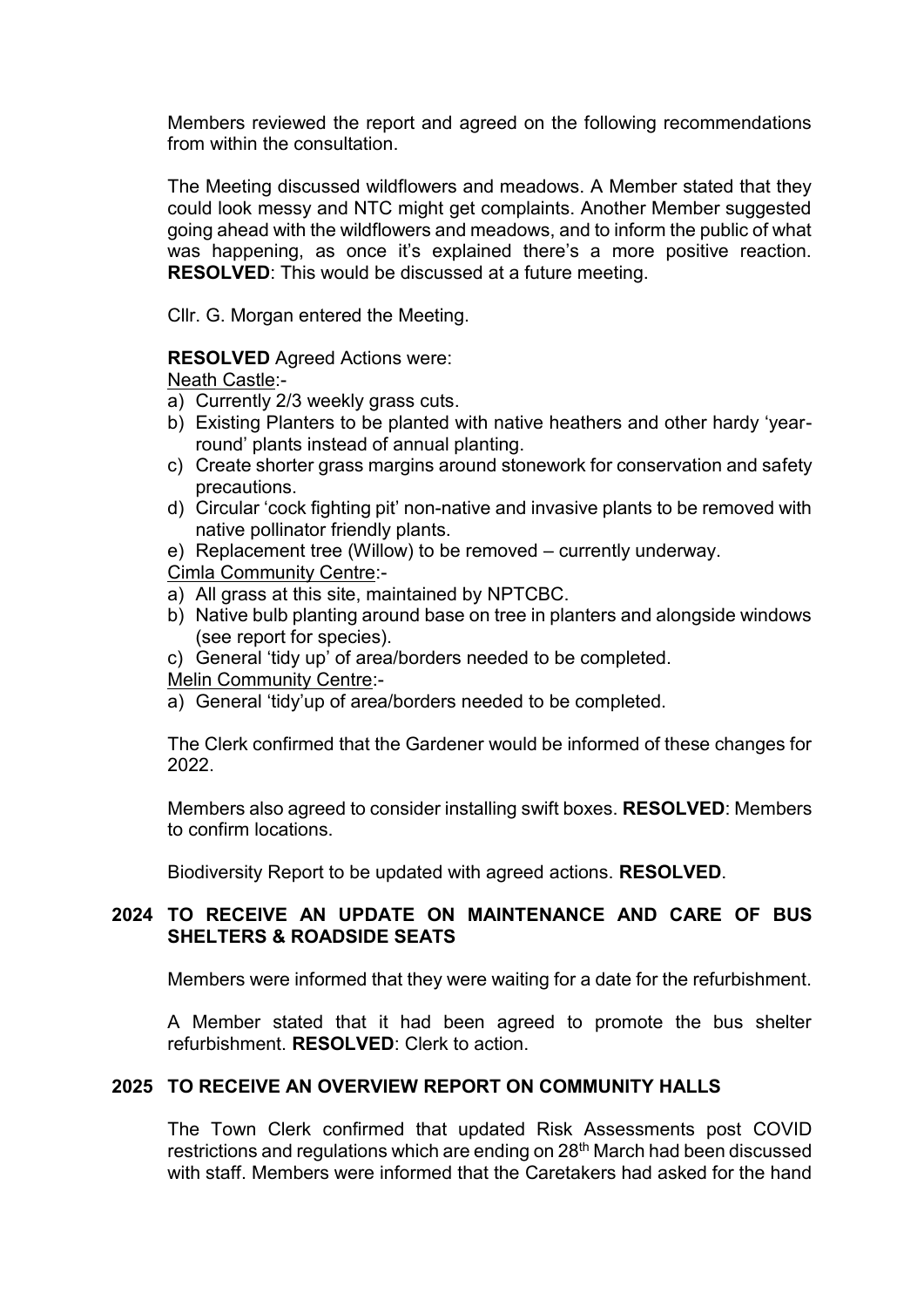sanitiser to be kept in the centres and Café staff had asked for the screen to be kept at the counter, along with the hand sanitisers. **RESOLVED**: Agreed.

An update was given regarding the ceiling at Melin Community Centre and contractors had confirmed they could undertake this as soon as possible. **RESOLVED**: Clerk to chase date.

The Town Clerk informed the Meeting that there was a storage issue at Melin Community Centre, as some regular hirers were increasing their storage of bulky items on the stage which was unknown to the Council. **RESOLVED:** Members agreed for the Town Clerk to contact them regarding moving the items into their allocated areas or remove them immediately.

The meeting also confirmed that all items were stored at the hall hirers risk as the Centres were for use for all the community.

Members were informed that the Town Hall had heat resistant boards installed post fire inspection. The Town Clerk asked Members if a Radar Key could be purchased for the disabled toilet downstairs due to issues being raised by hall hirers. **RESOLVED:** Agreed. The updated Town Hall Capacity was also noted.

The Town Clerk asked Members if the wished to purchase a Ukrainian flag for both Neath Castle and Neath Town Council Chambers. **RESOLVED:** Agreed.

Members were updated on the recommendations for defibrillator units being locked and registered from WAST with concerns over Defibs being taken and their location not being identified or being replaced and 'active' on The Circuit. **RESOLVED**: Members noted the concerns of WAST and continued to agree to leave x2 Units unlocked.

## **2026 TO REVIEW CORRESPONDENCE RECEIVED RELATING TO TOWN COUNCIL ESTATES**

| <b>Correspondence received for action</b>                                                                                                               |                                              | <b>Resolutions</b>                                                                                                                                                                                                   |  |
|---------------------------------------------------------------------------------------------------------------------------------------------------------|----------------------------------------------|----------------------------------------------------------------------------------------------------------------------------------------------------------------------------------------------------------------------|--|
| An email from Jeni Bradshaw of<br>Boogie Boots regarding hiring<br>Melin Community Centre until<br>10.30pm.                                             | Members to<br>discuss.                       | The Town Clerk stated that<br>there was concern from the<br>Caretakers about the<br>lateness, but the hirers<br>were currently trialling<br>earlier times for their<br>booking. Members agreed<br>to await feedback. |  |
| An email from Mr David Michael<br>of History Points regarding the<br>MC Café and whether NTC had<br>the original unregistered deeds<br>of the property. | <b>Could Council</b><br>provide<br>guidance? | Town Clerk to contact T.<br>Llewellyn Jones Solicitors.                                                                                                                                                              |  |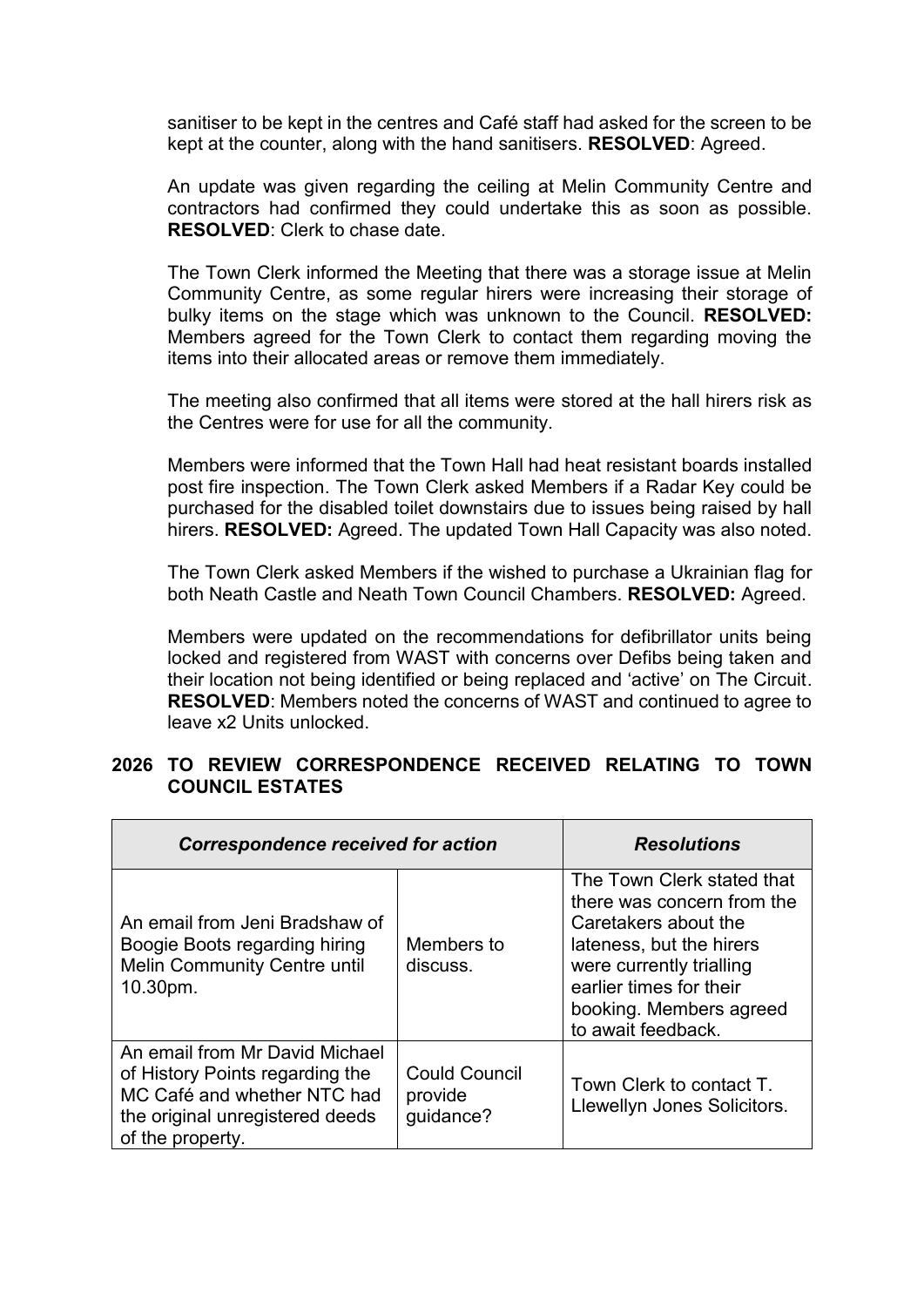| An email from Jemma of Girls<br><b>Friendly Society requesting</b><br>permission for keeping a<br>storage unit at Neath<br><b>Community Centre.</b> | Members to<br>discuss. | The Town Clerk stated that<br>there were storage units<br>from other hirers and<br>space/(location of Unit)<br>was becoming an issue in<br>the Community Centre.<br><b>RESOLVED: It was</b><br>proposed, seconded and<br>agreed to decline the<br>request for storage. |
|-----------------------------------------------------------------------------------------------------------------------------------------------------|------------------------|------------------------------------------------------------------------------------------------------------------------------------------------------------------------------------------------------------------------------------------------------------------------|
| An email from One Voice Wales<br>attaching information on Swifts.                                                                                   | To be discussed.       | Discussed above.                                                                                                                                                                                                                                                       |

| <b>Additional Correspondence received for action</b>                                                             |                                                | <b>Resolutions</b>                                                                                                                                                                     |  |  |  |  |
|------------------------------------------------------------------------------------------------------------------|------------------------------------------------|----------------------------------------------------------------------------------------------------------------------------------------------------------------------------------------|--|--|--|--|
| An email from Sally Rowlands<br>regarding sponsorship for the<br>marquees at the Real Ale & Cider<br>Festival.   | Do Council wish<br>to support this<br>funding? | Due to Cllrs having to<br>declare an interest and the<br>meeting no longer being<br>quorate, it was agreed to<br>discuss the request at the<br><b>Events Sub-Committee</b><br>Meeting. |  |  |  |  |
| An email from Sally Rowlands<br>regarding sponsorship for the<br>porta-loos at the Real Ale & Cider<br>Festival. | Do Council wish<br>to support this<br>funding? | Due to Cllrs having to<br>declare an interest and the<br>meeting no longer being<br>quorate, it was agreed to<br>discuss the request at the<br><b>Events Sub-Committee</b><br>Meeting  |  |  |  |  |
| <b>Additional Correspondence received for noting</b>                                                             |                                                |                                                                                                                                                                                        |  |  |  |  |

Emails regarding defibrillators and locking/unlocking the cabinets.

# **2027 TO REVIEW AND CONSIDER PLANNING APPLICATIONS**

There were no objections to the following planning application(s) which had been received:-

P2022/0118

P2022/0139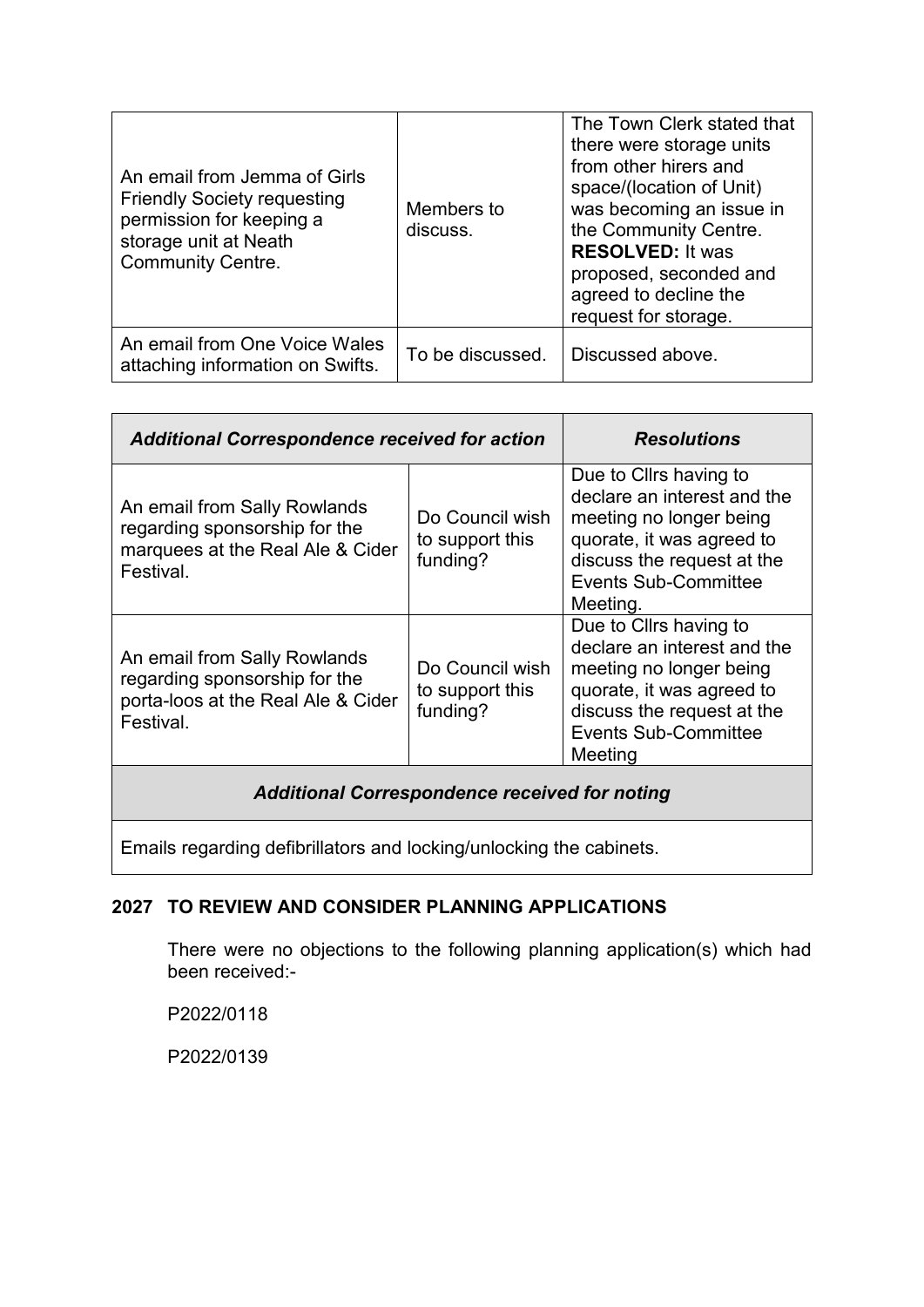| <b>Meeting:</b><br><b>Estates</b><br>10.03.22 | <b>Planning Schedule</b> |                                                          |                                                                                  |                                   | Date sent:<br>04.03.22 |
|-----------------------------------------------|--------------------------|----------------------------------------------------------|----------------------------------------------------------------------------------|-----------------------------------|------------------------|
| No. of<br><b>Application</b>                  | <b>Applicant</b>         | <b>Proposal</b>                                          | <b>Location</b>                                                                  | <b>Planning</b><br><b>Officer</b> | <b>Recommendation</b>  |
| P2022/0118                                    | Mr Jamie Jones           | Detached outbuilding for storage and gym area            | 10 Primrose Road,<br>Neath SA11 2AP                                              | Daisy<br>Tomkins                  | No objections          |
| P2022/0139                                    | Kevin Bankhead           | Proposed installation of lights on 4no tennis<br>courts. | <b>Neath Community</b><br>Tennis Courts,<br>Dyfed Road, Neath<br><b>SA11 3AN</b> | <b>Billy Stark</b>                | No objections          |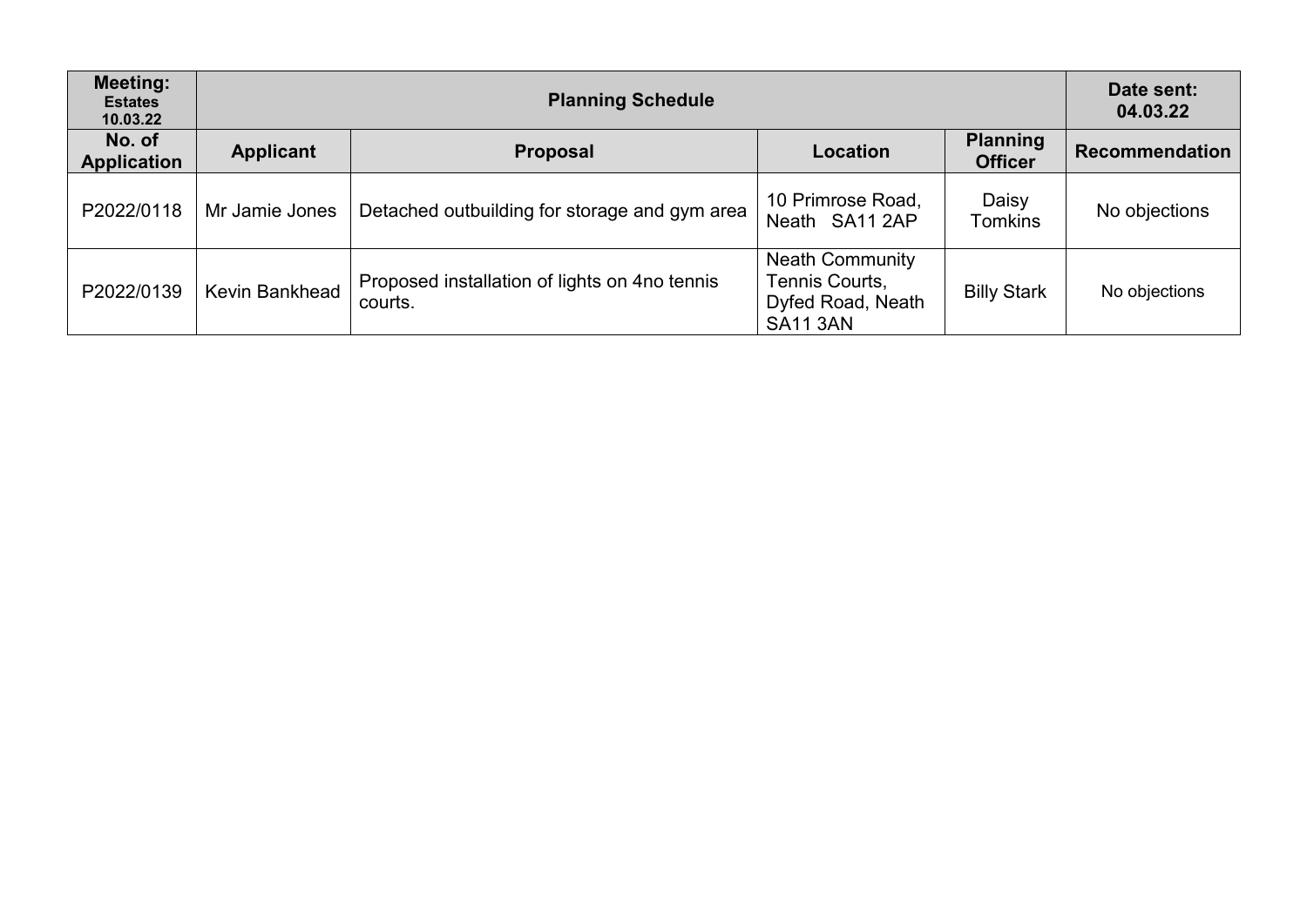## **2028 TO DISCUSS ANY MEMBER ISSUES AND RECEIVE REPORTS FROM MEMBERS ON MEETINGS THEY HAVE ATTENDED ON BEHALF OF NEATH TOWN COUNCIL**

Cllr. Mrs S. M. Penry and Cllr. Mrs J. L. Lockyer updated Members on the Partnership Meeting that they had attended. Cllr. Mrs S. M. Penry stated that they had expressed NTCs disappointment at the logo not being included on the Medieval event poster and stated that the NTC Mayor, as legal Custodian of Neath Castle, didn't receive an invite but the NPTCBC Mayor did.

Cllr. Mrs J. L. Lockyer updated the Meeting on the progress of tackling antisocial behaviour in the town.

## **2029 TO RECEIVE ITEMS FOR THE NEXT AGENDA FROM MEMBERS**

There were no items received for the next Agenda.

**2030 CONFIDENTIAL MATTERS – TO CONSIDER PASSING A RESOLUTION UNDER THE PROVISIONS OF SECTION 1(2) OF THE PUBLIC BODIES (ADMISSION TO MEETINGS) ACT 1960, IN VIEW OF THE CONFIDENTIAL NATURE OF THE BUSINESS ABOUT TO BE TRANSACTED, IT IS ADVISABLE IN THE PUBLIC INTEREST THAT THE PRESS AND PUBLIC ARE EXCLUDED FROM THE REMAINDER OF THE MEETING**

The resolution was duly passed.

Sara Wharmby left the Meeting.

### **2031 TO DISCUSS AND REVIEW AND:-**

#### **A) INVESTMENTS PROPERTY LEASING MATTERS**

Town Hall Units 1 & 2 Lease was progressing. Notice of termination was received for 6 Green Street.

#### **B) COVID ARREARS REPAYMENT MATTERS**

No update since Full Council.

#### **C) ONGOING, CURRENT & FUTURE COMMERCIAL CONTRACTS**

- a. The Town Clerk confirmed that the new lighting columns were being installed in Neath Town Centre. The Hanging Basket contract would include these for 2022. Contractors had been provided with updated locations possible installations from April/May - October.
- b. Bunting contractors had been confirmed from April October.
- c. The Town Clerk relayed concerns from the owners of the Moose Hall of an overhanging tree. **RESOLVED**: Members agreed to determine